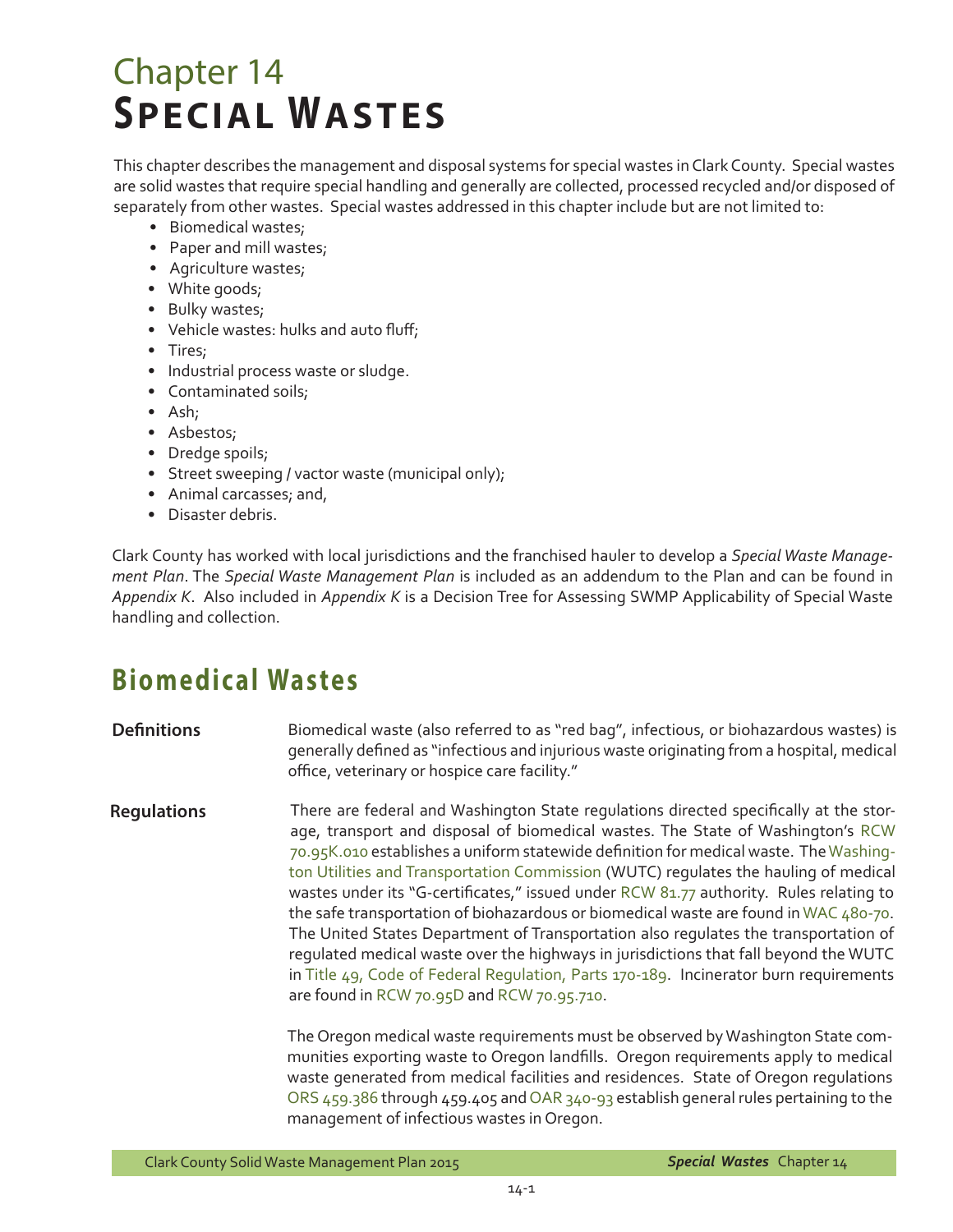Clark County Solid Waste Code (Chapter 24.12) contains infectious waste segregation requirements for generators, requirements and standards for transporters, requirements and standards for storage/treatment facilities and biomedical waste disposal requirements.

**Requirements for Generators** The most significant medical waste management issue is the safety of solid waste facility operators, haulers and medical waste facility personnel. There is a growing amount of medical waste in the residential waste stream. Currently, there are pharmacies within Clark County which are accepting used containerized syringes back from their customers. Residents may also take used containerized syringes to the transfer stations. Medical (infectious) waste-certificated haulers provide collection services to larger generators of medical waste, such as hospitals, clinics, labs, veterinarians etc.

**Collection** Most medical waste generated by large generators in Clark County is collected by Stericycle. Stericycle collects untreated biomedical wastes that have been properly packaged from large and small biomedical waste generators in the county. Some generators self-haul their biomedical waste to permitted disposal facilities in accordance with federal and state regulations. Stericycle has been authorized under UTC to collect statewide. Waste Connections has authority to collect in Clark and Skamania counties. The CRC transfer facilities provide drop off collection locations for syringes only at each facility. Syringes are also sometimes inadvertently delivered to the West Van Transfer Station through the residential recycling collection system and these pose a serious issue for worker safety as sorters might be accidentally stuck. When these are discovered, procedures are in place for the syringes to be carefully removed from the recyclables picking line when the materials are sorted. The collector has implemented special communications to caution the public about proper handling of household syringes/sharps.

**Disposal** Biomedical wastes are transported to solid waste facilities permitted to accept biomedical waste. These facilities include MSW or specialized medical waste incinerators and macrowave or autoclave units that sterilize biomedical wastes. Clark County's pathological and chemotherapy waste is incinerated (at the Covanta Marion Incinerator in Brooks, OR) as required by law. All other medical waste is processed at the Stericyle facility located in Morton (Lewis County), Washington and is rendered sterile through a heat (macrowaves) process also called "electrothermal deactivation". Treated waste is then ground up and shipped to a MSW landfill (Roosevelt Regional).

> The CRC transfer facilities and Finley Buttes Landfill process and dispose of syringes delivered to the facilities through a special waste permit issued by Oregon Department of Environmental Quality (DEQ). The syringes are containerized in drums at the facilities then transported to the landfill for disposal. The syringes are not required to be sterilized prior to disposal. The DEQ permit requires the landfill to have a special waste management plan in place prior to accepting the waste.

**Quantities** The amount of biomedical waste generated annually in Clark County is estimated to be several hundred tons. This volume is expected to increase in the future due to continued population growth, as well as increased biomedical waste segregation by smaller generators. Some smaller generators may still be disposing biomedical waste with their general solid waste. However, an increased level of awareness, liability and the availability of collection services for smaller generators has likely reduced illegal and improper disposal.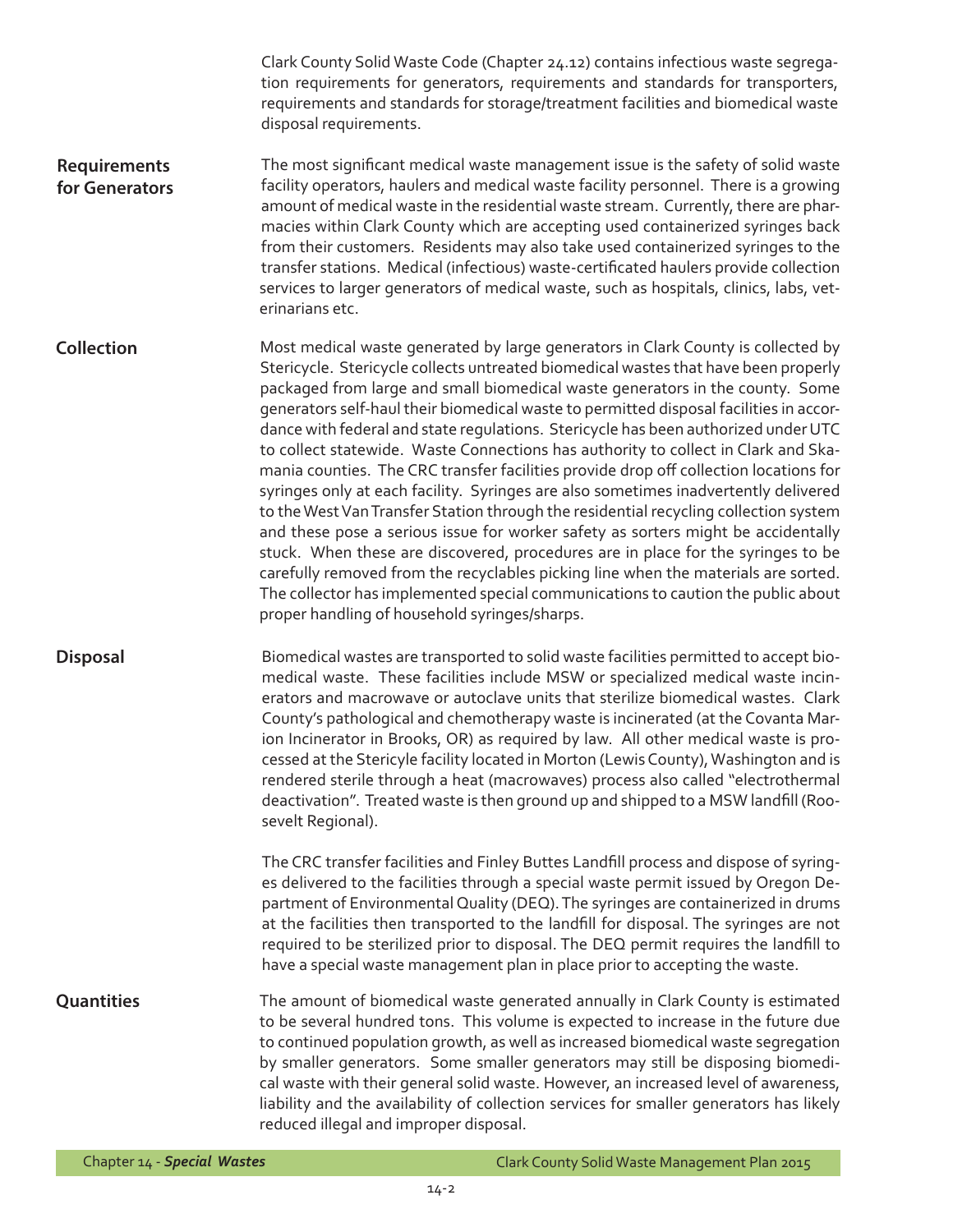**Community Education Programs** 

Currently, many large- and small-quantity medical waste generators in Clark County appear to be properly informed and knowledgeable about proper biomedical wastes practices. Clark County provides education about correct management practices for residential generators. The community education program targets residential generators who produce small quantities of sharps. Residential sharps generators are provided education about correct containers and the collection opportunities afforded them by pharmacies, transfer facilities and their solid waste collector.

### **Paper and Mill Wastes**

### **Definitions**

This section specifically addresses only the manufacturing by-products of the County's paper mills, as well as other mills. (Wood waste recycling, including the management of wood waste at industrial facilities, is addressed in the chapters on Construction and Demolition Wastes and Organic Wastes.) These wastes include, but are not limited to waste water treatment sludges, calcium carbonate and mud waste.

**Assessment of Conditions** Georgia-Pacific operates Lady Island Landfill, a private landfill, adjacent to its Camas mill. This facility is permitted as a limited-purpose landfill, which may accept both wood waste and dried wastewater sludge. The mill generates only incidental amounts of wood waste due to modification in the milling process (i.e. greater combustion of primary solids and the facility no longer receives whole logs). The mill does generate ash from their boiler that is powered by a combination of hog fuel and fossil fuel for energy recovery. Ash generated from boiler operations is either placed in their limited-purpose landfill or hauled to a regional landfill.

> Rufener Landfill, a private landfill, on N.W. Lower River Road inVancouver was permitted as a limited-purpose landfill to accept primary clarifier fiber solids from the former Boise Cascade paper mill. Boise ceased generating clarifier solids in April of 1996. The site is decommissioned as discussed in the Landfill Disposal Chapter.

**Quantities** Based on Georgia-Pacific waste generation rates of the last several years, the capacity of the Lady Island Landfill exceeds the 20-year period covered by this Plan.

### **Agriculture Wastes**

### **Definitions**

Agricultural wastes are "wastes resulting from the production of agricultural products, including, but not limited to, manures and carcasses of dead animals weighing each or collectively in excess of fifteen pounds." Agriculture wastes consist of three general types of wastes: crop wastes; livestock wastes; and agricultural chemicals. Crop wastes

include residues from grain, hay, vegetables, seed crop production and trimmings from fruit trees. Livestock wastes include manure and animal carcasses. Agricultural chemical wastes are composed primarily of empty agricultural chemical containers and banned or unused agricultural chemicals. The management of animal carcasses is addressed separately later in this chapter.

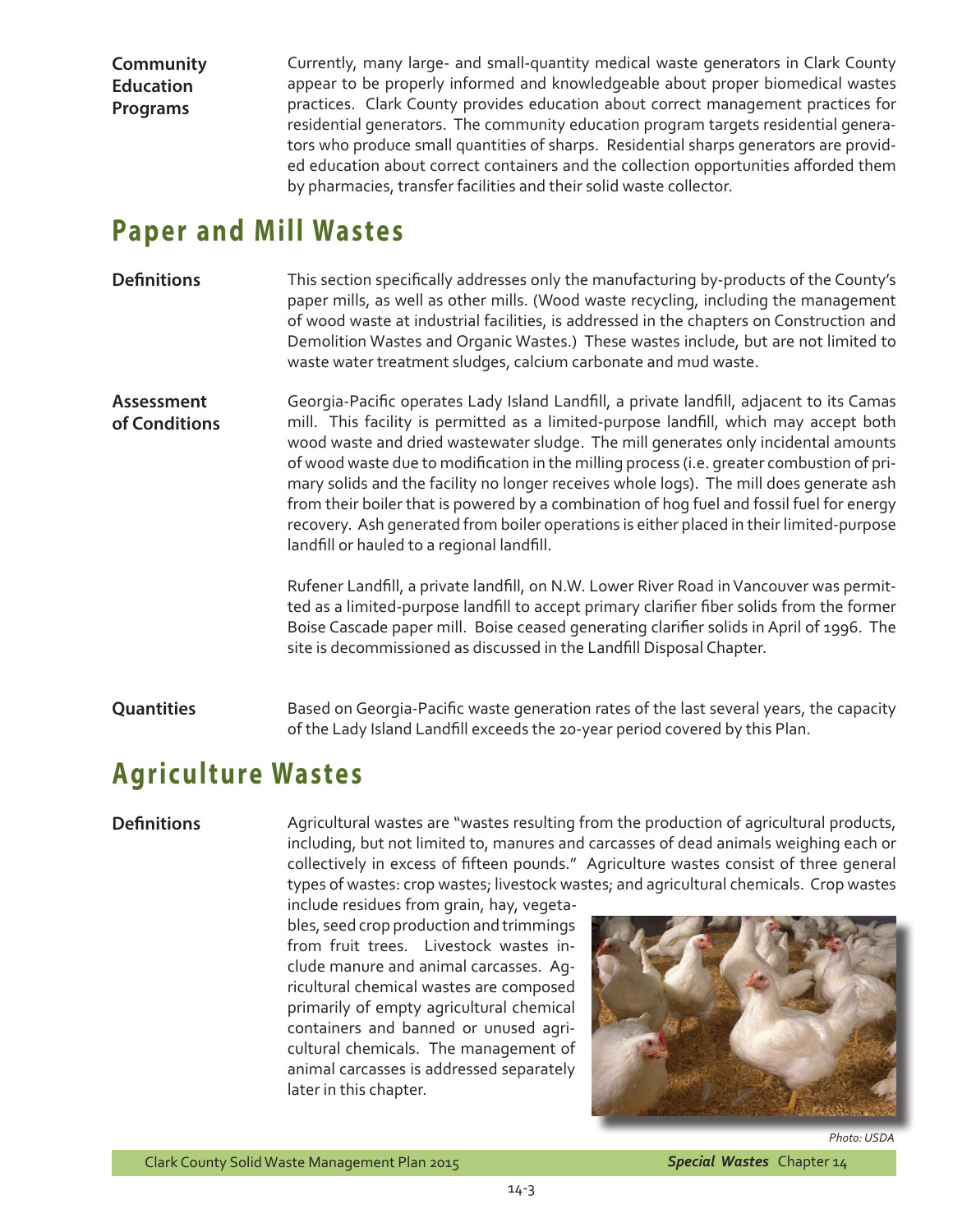| <b>Assessment</b><br>of Conditions | Agricultural wastes are regulated in Washington under WAC 173-350. In Oregon, ag-<br>ricultural wastes are regulated under OAR 394-94-040.<br>Most agriculture waste generated in Clark County never enters the MSW stream.<br>Instead, this waste is most often disposed on-site. The three principal methods for<br>disposing of agricultural wastes on-site are:<br>• Land application or composting (manure and crop residue);<br>• Burning (trimmings and crop residue); or,<br>• Use as animal feed (crop residue).<br>The agricultural wastes that typically enter the MSW stream are non-regulated ag-<br>ricultural chemical containers, small animal carcasses, and some minor amounts of<br>crop residue and tree trimmings. These wastes are typically landfilled or compos-<br>ted. Most agricultural chemical containers can be returned to the manufacturer or<br>supplier for reuse or disposal. These containers, if not properly rinsed, are generally<br>regulated in Washington under WAC 173-303. |
|------------------------------------|------------------------------------------------------------------------------------------------------------------------------------------------------------------------------------------------------------------------------------------------------------------------------------------------------------------------------------------------------------------------------------------------------------------------------------------------------------------------------------------------------------------------------------------------------------------------------------------------------------------------------------------------------------------------------------------------------------------------------------------------------------------------------------------------------------------------------------------------------------------------------------------------------------------------------------------------------------------------------------------------------------------------|
| <b>Quantities</b>                  | The amount of agricultural waste generated in Clark County is difficult to determine<br>because most agricultural wastes are currently disposed on-site. Information on the<br>specific types and quantities of livestock that produce wastes or on the farm acre-<br>age and crops being cultivated in the county and cities is available through the WSU<br>Cooperative Extension.                                                                                                                                                                                                                                                                                                                                                                                                                                                                                                                                                                                                                                   |
|                                    | The Washington Department of Agriculture has held pesticide collection events<br>throughout the state. The intent is to collect and properly dispose of banned, "out-<br>of-specification" and expired pesticides that cannot be applied to crops.                                                                                                                                                                                                                                                                                                                                                                                                                                                                                                                                                                                                                                                                                                                                                                     |
| <b>White Goods</b>                 |                                                                                                                                                                                                                                                                                                                                                                                                                                                                                                                                                                                                                                                                                                                                                                                                                                                                                                                                                                                                                        |
| <b>Definitions</b>                 | Large household appliances, also known as "white<br>goods," are defined as appliances, such as washing ma-<br>chines, water heaters, clothes dryers, stoves, refrigera-<br>tors and freezers. White goods are easily recycled for<br>their metal value after an appliance has been stripped of<br>insulation, plastic, glass, non-ferrous metals, lubricants,<br>refrigerants, and other contaminants. Most of the mate-<br>rials in white goods are recyclable, but environmentally<br>threatening components, such as PCB-contaminated<br>capacitors in older appliances, mercury-containing<br>switches and oil-filled compressors, or refrigerants in<br>refrigerators, freezers or air conditioners can cause envi-<br>ronmental contamination when damaged.<br><b>Photo: Mother Earth News</b>                                                                                                                                                                                                                   |
| Assessment<br>of Conditions        | White goods can be picked up curbside by the contracted or franchised haulers and<br>are also collected or accepted by several private companies in Clark County. Some<br>appliance companies accept self-hauled white goods or remove used white goods<br>as part of the pick-up or delivery service for new appliances. The following compa-<br>nies accept self-haul white goods or provide curbside collection:<br>• Metro Metals NW/Pacific Coast Shredding<br>• Certificated and contracted solid waste haulers<br>• Columbia Resources Company (transfer station)<br>• Licensed recyclers operating within the City of Vancouver                                                                                                                                                                                                                                                                                                                                                                                |
|                                    |                                                                                                                                                                                                                                                                                                                                                                                                                                                                                                                                                                                                                                                                                                                                                                                                                                                                                                                                                                                                                        |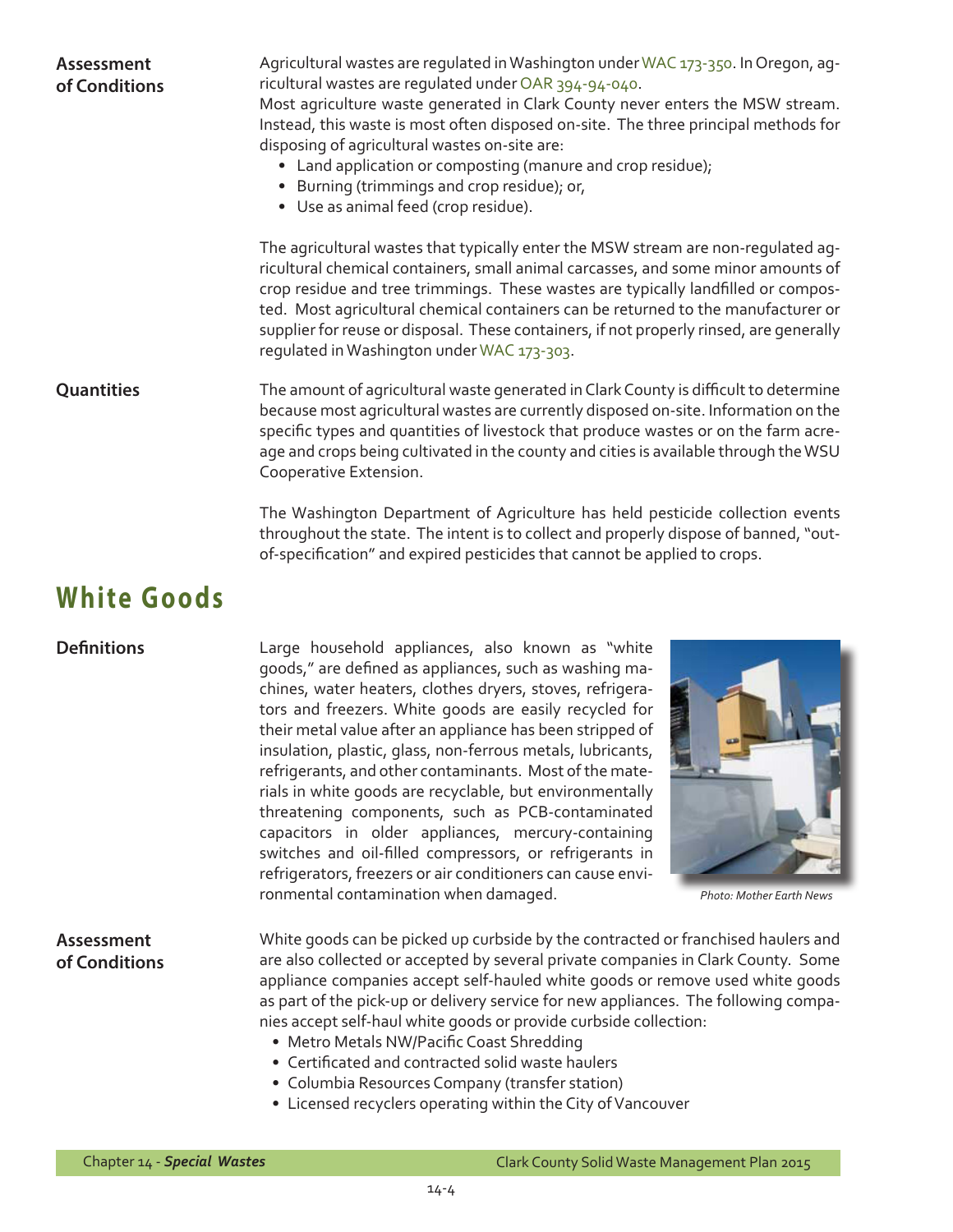- Appliance repair, reuse, and/or retail businesses operating within the region
- • Clark Public Utilities Program

These companies may charge a handling or stripping fee for appliances that are selfhauled to their drop-off facilities or may also offer a payment or donation receipt based on an appliance's scrap value. WUTC-certificated and city-contracted haulers also provide curbside pickup of white goods upon request, generally for a fee. Most white goods, after stripping, are recycled through Metro Metals NW/Pacific Coast Shredding, Inc. in Vancouver. Additional metal recycling firms operate in Portland, Oregon and surrounding communities.

The City of Vancouver, in coordination with its contracted collector, offers each residential waste customer a single free curbside pick up of a major appliance during the year, when scheduled in advance through the hauler. Some City of Vancouver neighborhood associations also allow white goods to be dropped off during their annual neighborhood clean up.

**Refrigerants** State and federal regulations to control the release of refrigerants into the atmosphere have significantly affected white goods handling. Refrigerants, such as Freon, are almost universally used in refrigerators, freezers and air-conditioning systems. In response to both the federal and state Clean Air Acts, no refrigerants may be released from refrigeration, commercial or industrial appliances. As a result, venting refrigerants during white goods processing or disposal is not permitted. White goods processors must recover refrigerants from appliances. The Washington Department of Ecology has adopted WAC 173-303-506, for the man-

agement of used or "spent" refrigerants. The rule also conditionally exempts spent refrigerants from WAC 173-303, Dangerous Waste Regulations, when they are reclaimed or recycled.

**CRC Transfer Stations** The CRC transfer stations provide central locations for the collection of white goods and bulky wastes. The transfer stations also assist in the distribution of public education materials concerning:

- Recycling opportunities for oversized wastes;
- Current handling requirements for white goods.

## **Bulky Wastes**

**Definitions** Bulky wastes are large items of refuse such as furniture and other oversized wastes,that would typically not fit into residential disposal containers. For the pur-

poses of this Plan, bulky wastes do not include white goods, such as washing machines, water heaters, clothes dryers, stoves, refrigerators and freezers.



*Refrigerant Recycling Photo: Enro*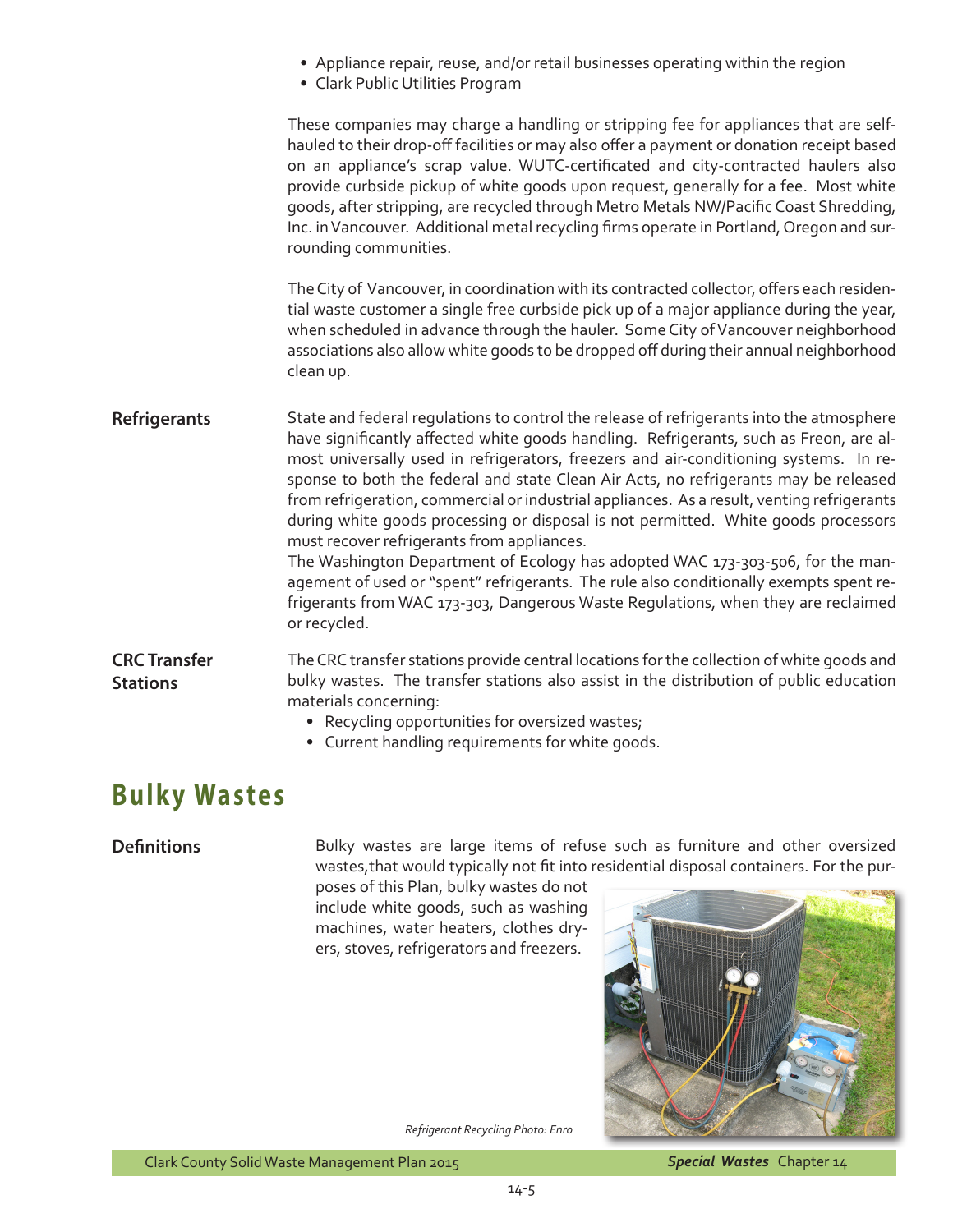### **Assessment of Conditions**



Currently, residential bulky wastes are not collected on regular routes by the WUTC certificated collection company, Waste Connections, Inc. Waste Connections will provide on-call services for bulky wastes; there is an additional fee for this service. A number of small private collection operators informally advertise as "clean-up" services, to collect and dispose of these oversized wastes from residential generators. The hauling of bulky waste by a clean up service provider is typically considered incidental to the service, and is not regulated by the WUTC.

In the cities of Vancouver and Camas, bulky wastes are collected at the curb on certain days of the week by reservation only. In the City of Vancouver, this service is provided by the contracted hauler Waste Connections, Inc. In the City of Camas, the service is provided by the City Solid Waste Division. Common items such as chairs, sofas, and mattresses have set collection rates.

The City of Vancouver sponsors annual neighborhood cleanup events for bulky wastes in active and recognized City neighborhoods.

Some bulky wastes from larger non-residential generators are collected by Waste Connections, Inc., often via drop box service and some bulky wastes are self-hauled by both residential and non-residential generators to CRC transfer stations.

## **Vehicle Wastes: Hulks and Auto Fluff**

### **Definitions**

Vehicle hulks are not specifically defined in [WAC 173-350](http://apps.leg.wa.gov/WAC/default.aspx?cite=173-350). For the purposes of this Plan, "vehicle hulks" are defined as abandoned or discarded vehicle bodies. [ORS](http://www.oregonlaws.org/ors/459.247)  [459.247](http://www.oregonlaws.org/ors/459.247) prohibits the disposal of vehicle hulks in landfills.

Auto fluff is generally defined as the light weight material left over after vehicles are shredded and the majority of all metals are removed. Metal is magnetically separated from auto fluff in the shredding process. The material is not recyclable, but may be used as cover material at a landfill.

Travel trailers and camper shells are considered MSW and bulky wastes, not vehicle hulks. Recreational vehicles are considered vehicles. Mobile Homes are not considered hulk vehicles for the purposes of this chapter. However, the transportation, demolition and disposal of mobile homes involve a number of regulatory challenges similar to hulk vehicles. Clark County has collaborated with the various agencies having jurisdiction over the transportation, demolition and disposal of mobile homes to develop information to assist residents and contractors with the process. Clark County has created a brochure on demolition and disposal of mobile homes.

**Assessment of Conditions** Code enforcement officers in the cities and Clark County, along with local law enforcement agencies (including the Clark County Sheriff's Department and the State Patrol) jointly administer the abandoned vehicle hulk management program in Clark County.

When an abandoned vehicle is determined to be a public nuisance, one of these agencies contacts the property owner and requests that the vehicle be removed or stored out of sight. If the registered owner of the vehicle cannot be located or is not responsible, the affected property owner can be authorized by the local law enforcement agency to have the vehicle towed and scrapped. Noncompliance with the request will result in the agency getting a licensed hulk hauler to remove the vehicle. Sometimes the vehicles are filled with garbage, which creates additional costs.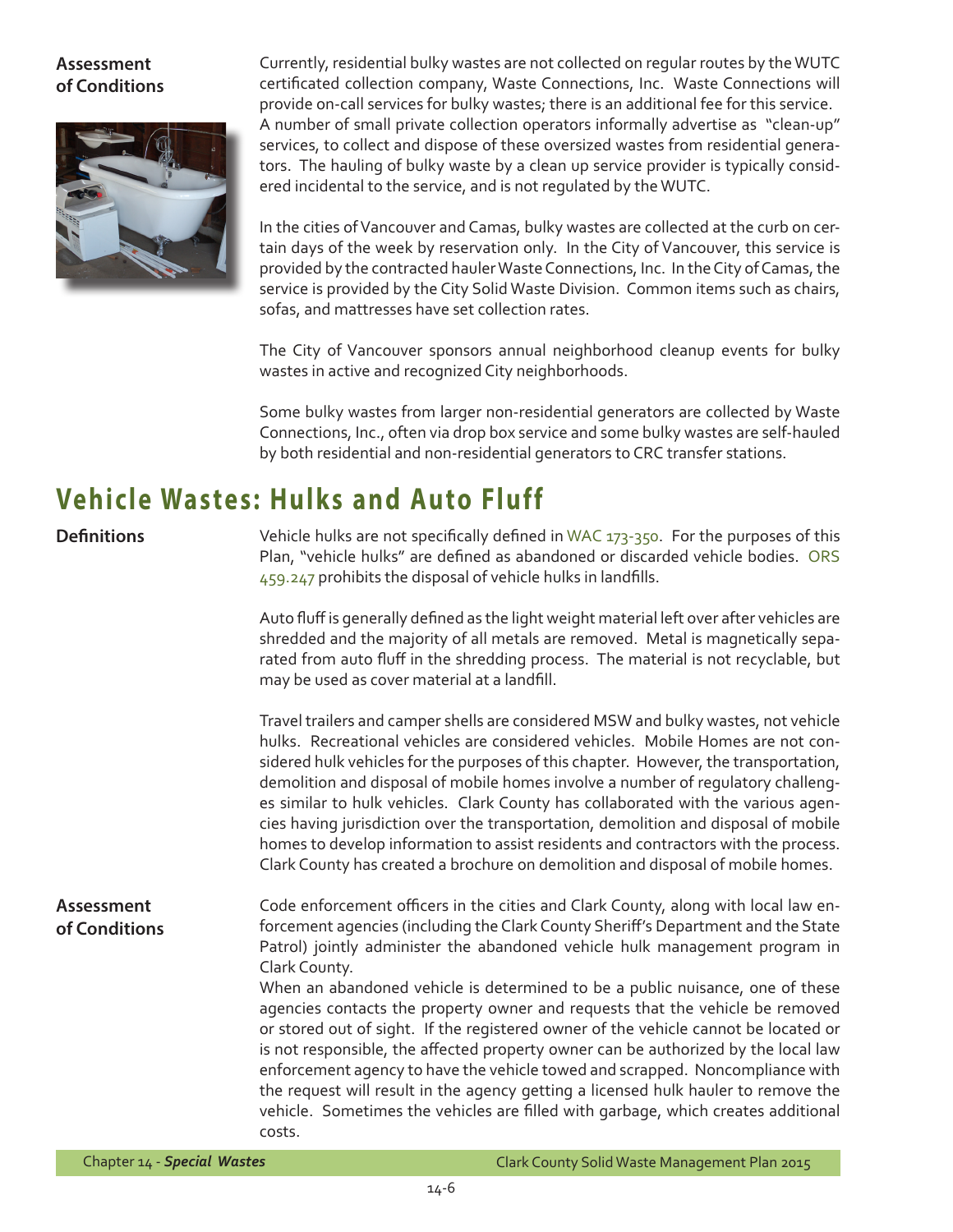

*Photo: WA Dept. Ecology* 

**Tires**

### Local wrecking yards and metal recyclers also accept vehicles for disposal when accompanied by a title certificate proving ownership. Auto hulks have fluids, refrigerants, air bags and tires removed, and then they are crushed and transported to the auto shredder operation at Pacific Coast Shredding LLC in Vancouver or Schnitzer Steel Products Company in Portland.

Hulk vehicles delivered to the shredding facilities may contain fluids such as gasoline, oils, brake fluid and antifreeze. Clark County encourages the proper management of these fluids by residents or hulk haulers. Residents may set antifreeze and oil atthe curb for recycling if they are a curbside recycling customer and follow the specific preparation requirements. Residents can also take antifreeze and oil to the transfer stations for recycling. Hulk vehicles may contain mercury switches. Clark County recommends the removal of mercury switches prior to shredding. The [Washington Department of](http://www.ecy.wa.gov/mercury/mercury_auto_switch_program.html)  [Ecology's Mercury Switch Program](http://www.ecy.wa.gov/mercury/mercury_auto_switch_program.html) assists wrecking yards with the cost of removing these devices priorto recycling. PacificCoast Shredding has participated in the Ecology program since 2007.

#### **Definitions** [RCW 70.95](http://apps.leg.wa.gov/RCW/default.aspx?cite=70.95) defines "waste tires" as "tires that are no longer suitable for their original intended purpose because of wear, damage or defect." It defines "storage" or "storing of tires" as "the placing of more than 800 waste tires in a manner that does not constitute final disposal of the waste tires." It defines "transportation" or "transporting" as "picking up or transporting waste tires for the purpose of storage or final disposal."

**Regulations** [RCW 70.95.500](http://apps.leg.wa.gov/RCW/default.aspx?cite=70.95.500) requires that only authorized sites be used for tire storage or disposal of vehicle tires. Other disposal on land or in water is illegal and is punishable by a civil penalty, which shall not be less than \$200, and not more than \$2,000 for each offense. Beginning in July of 2005, the state legislature enacted [WAC 458-20-272](http://apps.leg.wa.gov/WAC/default.aspx?cite=458-20-272) reinstating a \$1 per tire charge. The legislature limited the use of funds generated by the fee to clean up of unauthorized tire piles and measures to prevent future accumulation of unauthorized tire piles.

> WAC 173-350-420 establishes general facility standards for temporary storage of piles of used vehicle tires. In Oregon, waste tires are regulated under [ORS 459.705](http://www.oregonlaws.org/ors/459.705), [ORS](http://www.oregonlaws.org/ors/459.790)  [459.790](http://www.oregonlaws.org/ors/459.790), and [OAR 340-93-040.](www.deq.state.or.us/lq/pubs/docs/sw/SWGuidance09.pdf �) [ORS 459.247](http://www.oregonlaws.org/ors/459.247) prohibits the disposal of whole passenger vehicle tires in landfills. Off-road and chipped tires are allowed in landfills.

### **Assessment of Conditions**



*Photo: Ehow.com*

Currently, waste tires are accepted from self-haul residential and non-residential generators at the CRC transfer stations. The waste tires are segregated by tires on rims and tires not on a rim then placed in trailers for shipment Tires on the rim are transported to Finley Buttes Landfill where they are removed from the rim, shredded and landfilled. Tires that are off the rim are transported to RB Tire Recycling located in Portland, OR. RB processes the tires into a crumb rubber product that is utilized in a variety of products including rubber mats. Waste tires are also collected by retail tire outlets and stored for later transport to processing facilities. Large retail outlets transport their waste tires to various operations. Currently, most waste tires generated within the County are shredded and then recycled.

Illegal dumping of tires is an ongoing concern. Tires collected within the County right of way are temporarily stored at county maintenance facilities before transport to processing facilities. As part of the City of Vancouver's Spring Clean-up program, each gar-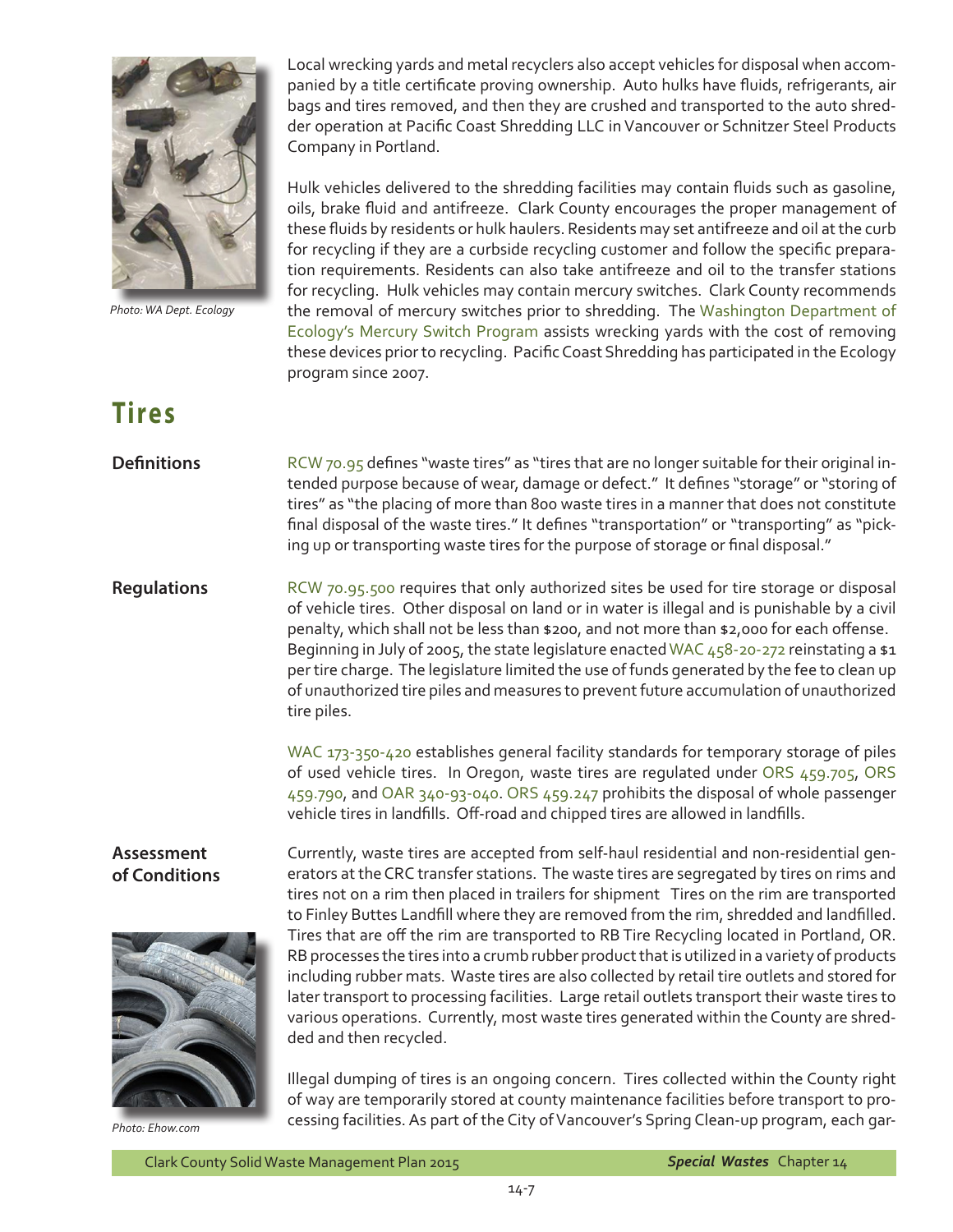bage customer receives a coupon redeemable for recycling/disposal of up to four passenger tires . Only City residents are eligible to participate. The City pays for the Spring Clean-Up program utilizing franchise fees collected from garbage customers.

# **Industrial Process Waste or Sludge**

| <b>Definitions</b>                 | Sludge is generally defined as "a semi-solid substance consisting of settled sewage<br>solids, combined with varying amounts of water and dissolved materials generated<br>from a wastewater treatment plant or other industrial source." Industrial process<br>waste includes materials that have similar physical properties to sewage sludge, but<br>may contain inorganic chemicals that result from a specific industrial process. |
|------------------------------------|-----------------------------------------------------------------------------------------------------------------------------------------------------------------------------------------------------------------------------------------------------------------------------------------------------------------------------------------------------------------------------------------------------------------------------------------|
| <b>Regulations</b>                 | Ecology regulates industrial process waste or sludge as solid waste in Clark County.<br>Wastewater treatment by-products that qualify as Class A or Class B biosolids are<br>subject to WAC 173-308.                                                                                                                                                                                                                                    |
|                                    | Testing requirements regarding dangerous waste designation of industrial process<br>waste may be subject to management requirements of WAC 173-303. Waste des-<br>ignated as "dangerous" is outside the scope of this plan. Refer to Appendix K Spe-<br>cial Waste Management Plan for additional guidance. In Oregon, sludge disposal is<br>regulated by DEQ under OAR 340-94-040.                                                     |
| <b>Assessment</b><br>of Conditions | Permitting and regulation of biosolids (wastewater treatment solids) is subject to<br>WAC 173-308, with oversight provided by the Washington Department of Ecology<br>and local Health Departments with delegated authority.                                                                                                                                                                                                            |
|                                    | The amount of industrial process waste or sludge generated in Clark County is large-<br>ly unknown because there are no requirements to report. Industrial process waste<br>is generally managed as described in the Special Waste Management Plan for Clark<br>County found in Appendix K.                                                                                                                                             |

# **Contaminated Soils**

| <b>Definitions</b>       | Contaminated soils are defined in WAC 173-350-100 as "soils removed during the<br>cleanup of a hazardous waste site, or a dangerous wastefacility closure, corrective<br>actions or other clean-up activities and which contain harmful substances but are<br>not designated dangerous wastes."                                                                                                                              |
|--------------------------|------------------------------------------------------------------------------------------------------------------------------------------------------------------------------------------------------------------------------------------------------------------------------------------------------------------------------------------------------------------------------------------------------------------------------|
| <b>Regulations</b>       | The Washington Department of Ecology has established guidance for the handling<br>and disposal of contaminated soils in Washington. Petroleum-contaminated soils<br>are regulated in Guidance for Remediation of Petroleum Contaminated Sites (WA<br>Ecology No. 10-09-057). In Oregon, contaminated soils are regulated under OAR<br>340-93-170.                                                                            |
| <b>Current Practices</b> | Finley Buttes and Wasco County landfills are permitted to dispose of petroleum-<br>contaminated soils. Other landfills permitted to dispose of petroleum contaminat-<br>ed soils are the Roosevelt Regional Landfill in Klickitat County, Washington; and the<br>Columbia Ridge Landfill in Gilliam County, Oregon. Petroleum-contaminated soils<br>can also be delivered to the CRC transfer stations, with advance notice. |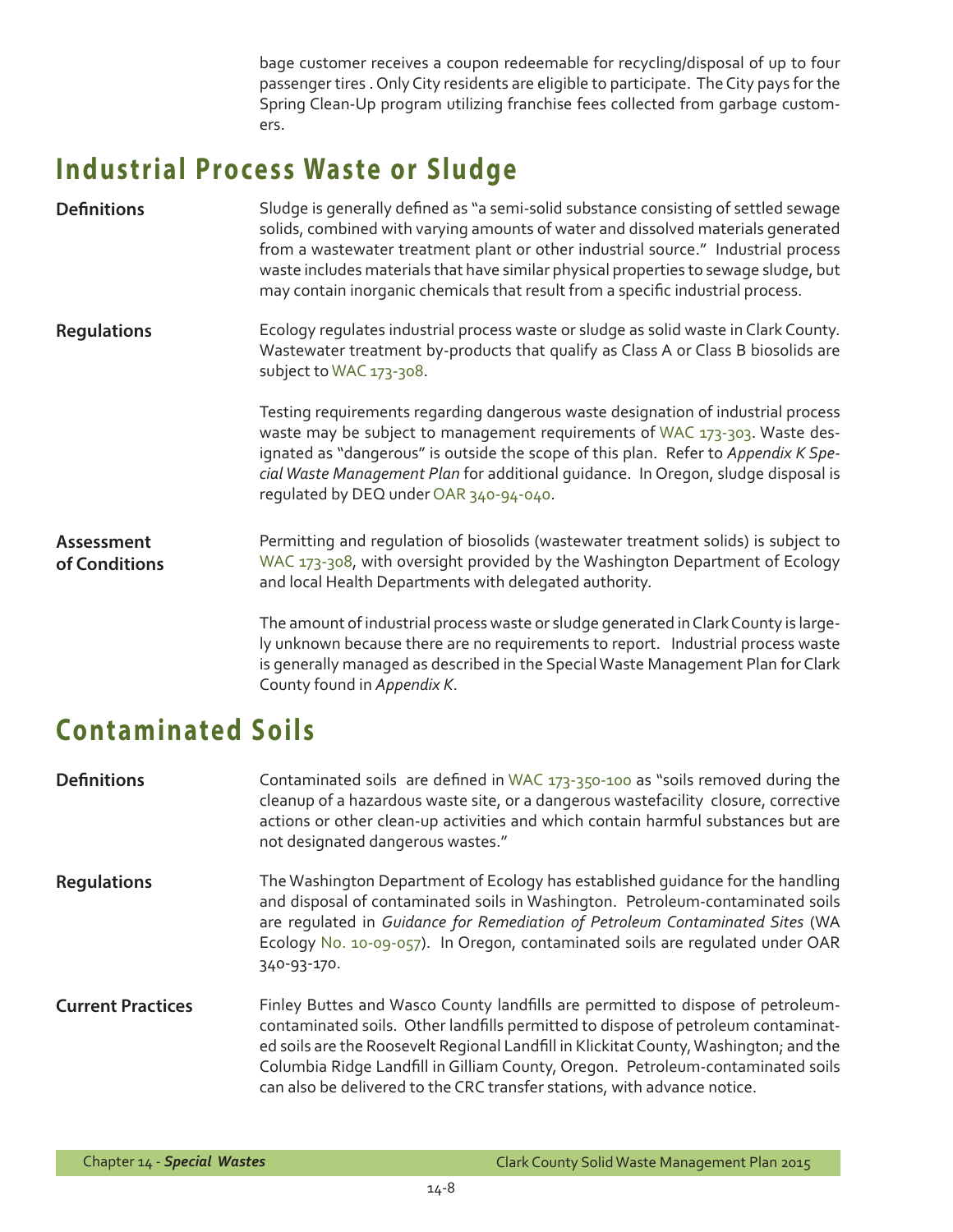| Appropriate<br><b>Treatment</b> | These soils must be handled in accordance with WAC 173-303 (Dangerous Wastes).<br>Guidance should be obtained from the Washington Department of Ecology on this is-<br>sue. Some petroleum-contaminated soils can be treated on-site to lower their contami-<br>nation levels.                                                                                                                                                                                                                                                                                                                           |
|---------------------------------|----------------------------------------------------------------------------------------------------------------------------------------------------------------------------------------------------------------------------------------------------------------------------------------------------------------------------------------------------------------------------------------------------------------------------------------------------------------------------------------------------------------------------------------------------------------------------------------------------------|
| Ash                             |                                                                                                                                                                                                                                                                                                                                                                                                                                                                                                                                                                                                          |
| <b>Definitions</b>              | Ash is generally defined as "residue including any air pollution flue dusts from combus-<br>tion or incineration of material including solid wastes, biomass and fuels."                                                                                                                                                                                                                                                                                                                                                                                                                                 |
| <b>Regulations</b>              | Ash from MSW incineration is regulated under RCW 70.138 and WAC 173-306 in Wash-<br>ington. Ash from other forms of incineration, such as sludge or wood waste incinera-<br>tion, is regulated under WAC 173-303 or 173-350, depending on the characteristics of the<br>ash. In Oregon, MSW ash is regulated by DEQ under OAR 340-93-190.                                                                                                                                                                                                                                                                |
| Quantities                      | The City of Vancouver Westside Wastewater Treatment Plant currently incinerates its<br>de-watered sewage sludge. Solids from the Marine Park Wastewater Treatment Plant<br>are also handled at the Westside Plant. The incinerator ash and grit is transported to<br>Finley Buttes Landfill through the West Van transfer station. The City is investigating<br>options to utilize the ash as an additive to construction or building materials.                                                                                                                                                         |
|                                 | The Georgia-Pacific mill located in Camas generates ash from burning hog fuel to power<br>the boiler. The mill indicates that the annual amount of hog fuel boiler ash it has gener-<br>ated and landfilled has varied considerably from year to year.                                                                                                                                                                                                                                                                                                                                                   |
| <b>Asbestos</b>                 |                                                                                                                                                                                                                                                                                                                                                                                                                                                                                                                                                                                                          |
| <b>Definitions</b>              | Asbestos is defined in 40 CFR Part 61, SWAPCA 476 and WAC 296-65. Asbestos is the<br>commercial term for a group of highly fibrous minerals that readily separate into long<br>thin microscopic fibers. The fibers are heat resistant and chemically inert and possess<br>a high electric thermal insulation quality. As a result, asbestos was used when a non-<br>combustible, non-conducting or chemically resistant material was required. However,<br>the fibers are considered a carcinogenic air pollutant, when inhaled and the use was<br>widely restricted by the U.S. EPA in the late-1980's. |
|                                 | On July 12, 1989, EPA issued a final rule banning most asbestos-containing products.<br>In 1991, this regulation was overturned by the Fifth Circuit Court of Appeals in New<br>Orleans. As a result of the Court's decision, the following specific asbestos-containing<br>products remain banned: flooring felt, rollboard, and corrugated, commercial, or spe-<br>cialty paper. In addition, the regulation continues to ban the use of asbestos in products<br>that have not historically contained asbestos, otherwise referred to as "new uses" of<br>asbestos.                                    |
| <b>Regulations</b>              | EPA issued new National Emission Standards for Hazardous Air Pollutants (NESHAP)<br>regulations in 1990 that place additional reporting and operation requirements on land-<br>fill operators who accept asbestos-containing waste.                                                                                                                                                                                                                                                                                                                                                                      |
|                                 | Friable asbestos is regulated in Washington under WAC 173-350; in Clark County by the<br>Southwest Clean Air Agency under SWCAA 476 and Labor & Industries under WAC 296-<br>65. SWCAA issues permits for asbestos removal and demolition. In Oregon, asbestos is<br>regulated by DEQ under OAR 340-25.                                                                                                                                                                                                                                                                                                  |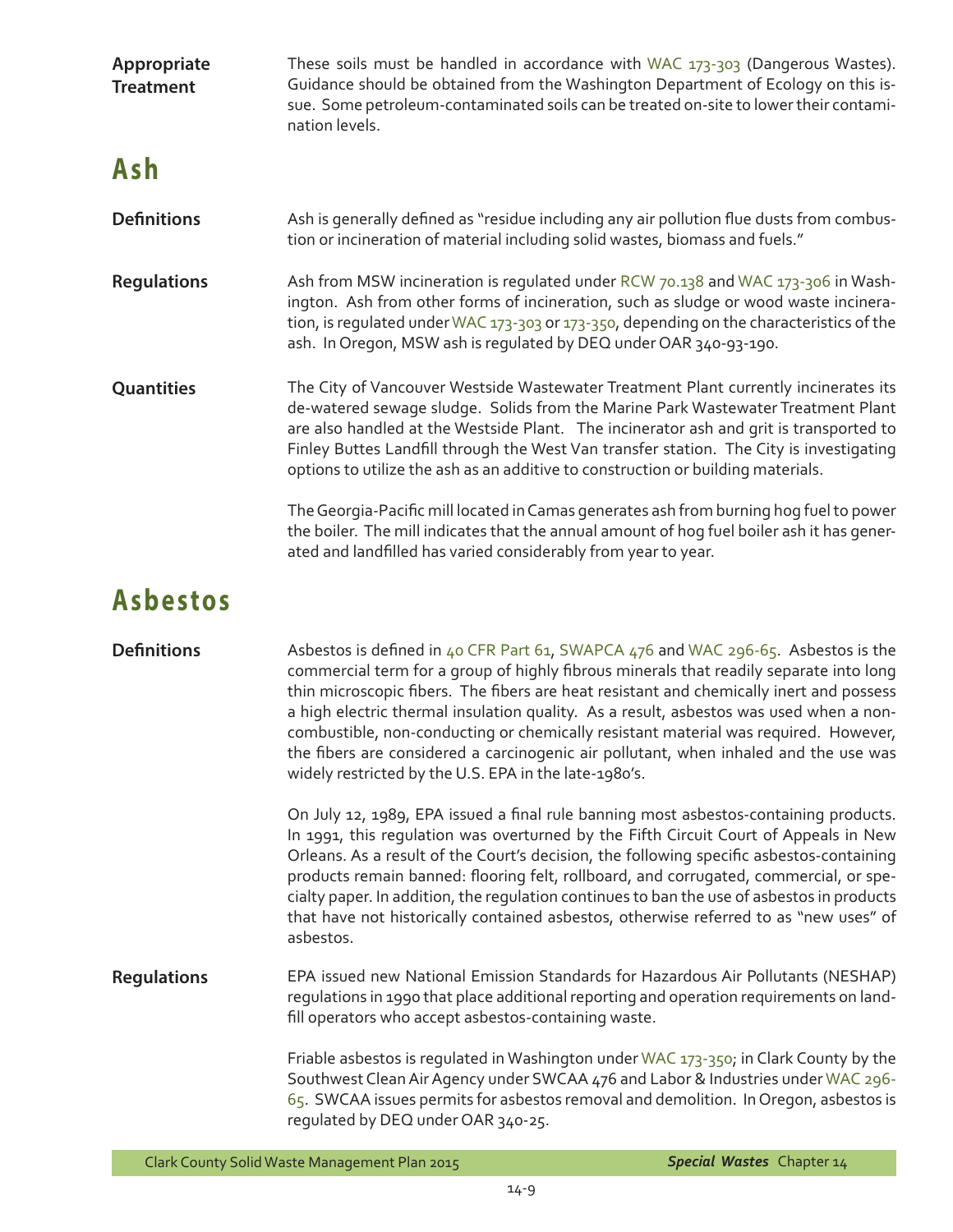**Current Practices** Currently, most self-hauled and commercially collected asbestos waste in the County appears to be disposed of at regional landfills inWashington or Oregon and through the CRC transfer station system.



Asbestos processing at the CRC transfer station facilities is conducted by trained personnel who oversee the unloading and processing of the waste. The asbestos waste hauler is responsible for providing trained asbestos handling personnel to unload bagged asbestos waste by hand and place the wastes in the designated area. Asbestos must be properly bagged and sealed before the facility will accept it. Asbestos is placed in lockable containers for storage at the facility for up to 45 days. Asbestos containers are transported first to Washougal Transfer where the material is consolidated in a trailer. The trailers are transported to Wasco Landfill for final disposal. The landfill identifies the area where the asbestos is disposed in the landfill utilizing GPS technology. A record of the disposal location is maintained by the landfill.

Landfills permitted to dispose of asbestos include Roosevelt Regional Landfill in Klickitat County, Washington; Wasco County Landfill in Wasco County, Oregon; Finley Buttes Landfill in Morrow County, Oregon; Columbia Ridge Landfill in Gilliam County, Oregon; and Hillsboro Landfill in Washington County, Oregon.

# **Dredge Spoils**

**Definitions** Dredge spoils consist of soils and other organic materials generated by dredging operations. Dredge spoils are often used as upland fill and generally do not enter the MSW handling and disposal system unless testing reveals contaminants. If contaminants are found, the spoils would be classified as a Solid or Dangerous Waste and require special disposal.

### **Assessment of Conditions**

Dredge spoils are subject to the same waste designation rules as contaminated soils. Independent testing and the CCPH's approval is required before dredge spoils will be accepted forlandfilling. In addition, dredge spoils must be dewatered before they are accepted for disposal. Wasco County Landfill operates a dredge spoils dewatering facility in The Dalles, OR to process dredge spoils prior to disposal in the landfill. Dewatered and dried dredge spoils are acceptable cover material at Finley Buttes, Wasco County and other landfills in Washington and Oregon. If testing reveals the contamination is below certain levels, spoils can be used as fill with certain conditions.



*Photo: NOAA*

Chapter 14 - *Special Wastes* Clark County Solid Waste Management Plan 2015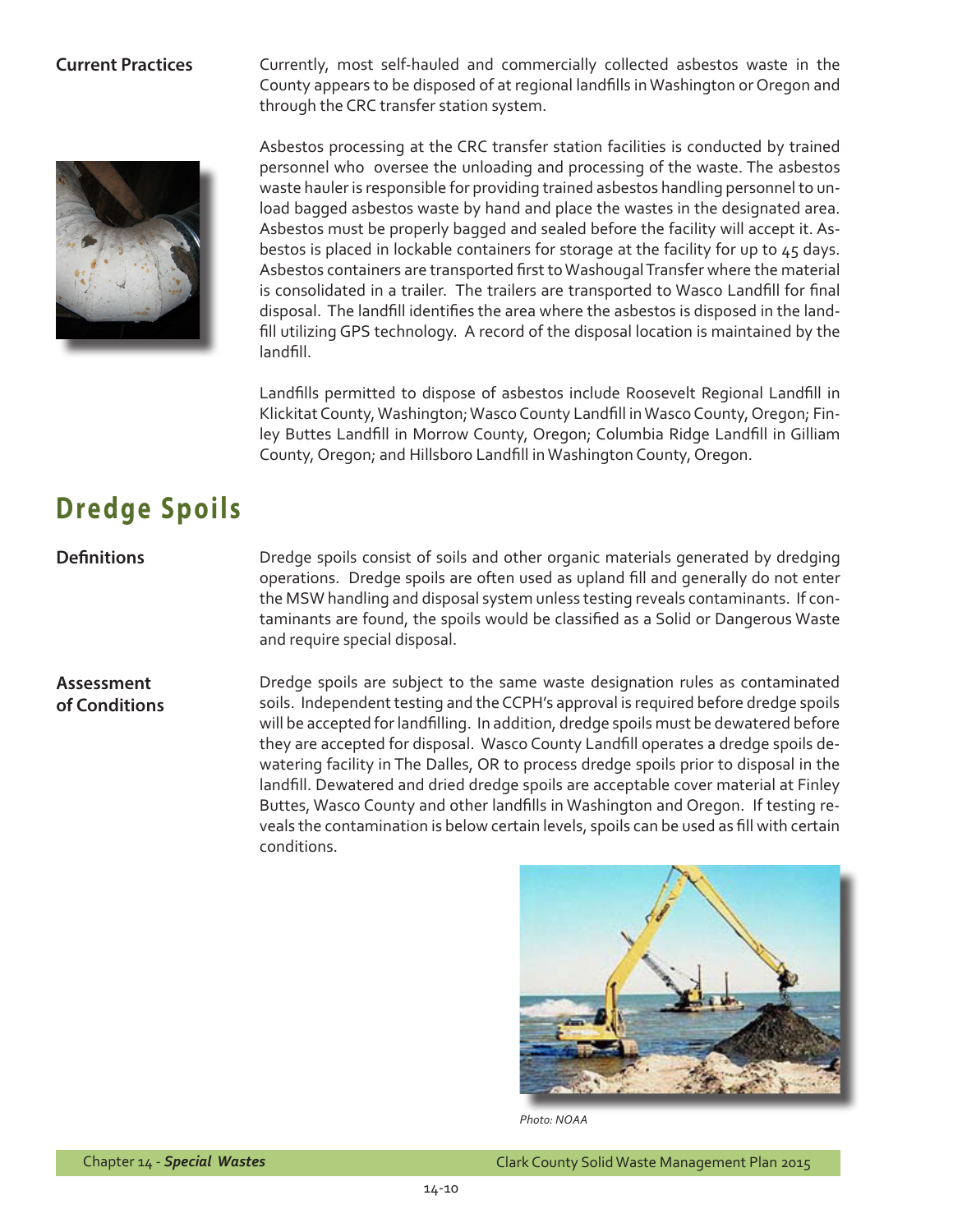### **Street Sweepings and Vactor Wastes**

| <b>Definitions</b>                                                                             | Vactor wastes or catch basin wastes are collected through private collection contrac-<br>tors and local municipal jurisdictions. Street sweeping wastes are collected primarily<br>through local municipal jurisdictions. The material consists of soils, gravel, vegetative<br>matter and various solid wastes such as cigarette butts, paper and beverage containers.<br>The soils and vegetative matter are generally contaminated by hydrocarbons. |
|------------------------------------------------------------------------------------------------|--------------------------------------------------------------------------------------------------------------------------------------------------------------------------------------------------------------------------------------------------------------------------------------------------------------------------------------------------------------------------------------------------------------------------------------------------------|
|                                                                                                | This section addresses only those wastes collected and managed by local jurisdictions.<br>These wastes are typically considered "Solid Waste" as defined by RCW 70.95, and are<br>managed in accordance with applicable federal, state and local regulations.                                                                                                                                                                                          |
| Assessment<br>of Conditions -<br><b>Street Sweepings</b>                                       | Clark County Public Works collects and stores street sweeping material at a permitted<br>processing site located at Whatley Pit. The Cities of Vancouver, Camas, Washougal and<br>Battle Ground and the Washington State Department of Transportation also deliver to<br>Whatley Pit and participate in funding of the facility. Facility use is guided by an interlo-<br>cal agreement.                                                               |
|                                                                                                | When a large enough pile is accumulated a large trommel screen is brought on site to<br>remove the solid waste debris. The screened organic material is utilized as fill. If test-<br>ing reveals the contamination is below certain levels the material may be used as a soil<br>amendment.                                                                                                                                                           |
| <b>Assessment</b><br>of Conditions -<br><b>Vactor Waste</b><br>(Catch basin<br>cleanout waste) | Clark County Public Works operates a decant facility to process vactor waste generated<br>in the County. The facility is located at Whatley Pit. The Cities of Vancouver and Battle<br>Ground as well as the Washington State Department of Transportation also utilize the<br>decant facility at Whatley Pit for waste collected in vactor trucks.                                                                                                    |
|                                                                                                | The City of Camas operates a decant facility at the Camas Public Works Operation Cen-<br>ter. Other local jurisdictions manage these materials through similar means.                                                                                                                                                                                                                                                                                  |
|                                                                                                | The material collected at the Whatley Pit decant facility is dewatered and screened to<br>remove the excess liquids and debris. The remaining organic material may be used soil<br>amendment if testing reveals contamination is below acceptable levels.                                                                                                                                                                                              |

### **Animal Carcasses**

Animal carcasses in excess of 15 pounds are considered agricultural wastes. [Chapter 246-203-121 WAC](http://apps.leg.wa.gov/WAC/default.aspx?cite=246-203-121) and [Chap](http://apps.leg.wa.gov/RCW/default.aspx?cite=16.68)[ter 16.68 RCW](http://apps.leg.wa.gov/RCW/default.aspx?cite=16.68) "Disposal of Dead Animals" address the minimum requirements for this special waste. While these rules allow for burial of animal carcasses with a minimum of three feet of cover and 100' from any well or surface water, this Plan recommends against this practice unless an emergency or disease outbreak occurs, whereby disposal by means of burial is deemed essential to prevent the spread of disease and authorized by the Health Officer. In these rare instances, the minimum requirement of three feet of cover and 100' distance from any well or surface water would apply. This Plan recommends the following acceptable practices for disposal of dead animals in Clark County. All carcasses must be transported to the disposal site within 24 hours.

- Rendering by a licensed rendering company;
- Incineration at a permitted facility suited for this waste type;
- Composting utilizing "Best Management Practices" found in Mortality Composting Management Guidelines developed by the department of Agriculture.
- • Disposal at a CRC Transfer Facility

Animal feeding operations should incorporate best management practices for managing animal carcasses generated from on-going operations.

Clark County Solid Waste Management Plan 2015 *Special Wastes* Chapter 14